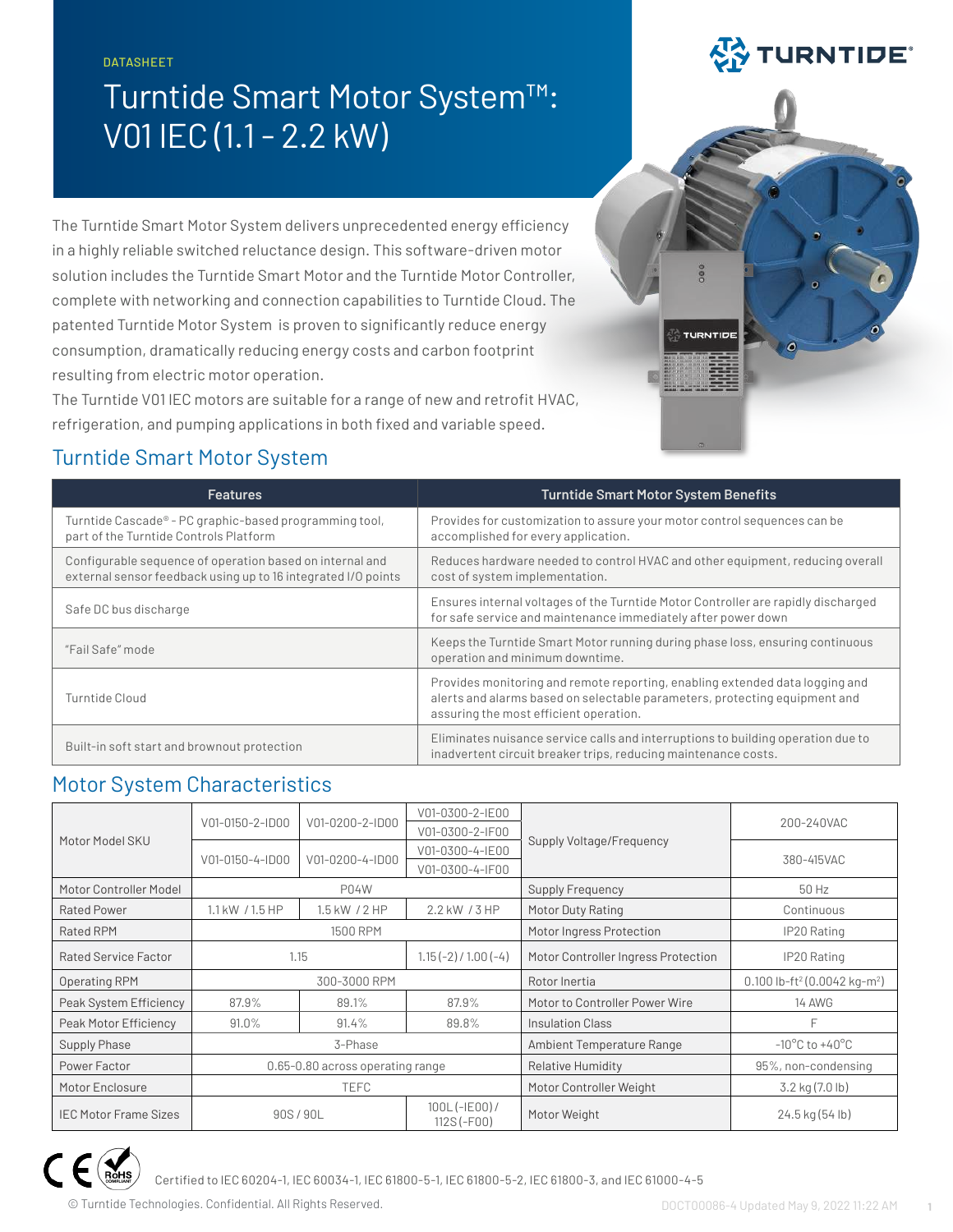

### Motor Dimensions



### Dimension Table (in millimeters)

| <b>IEC Frame</b> | A   | B   | н   | Κ   | n  | E  | $\mathsf{C}$ |       |  |
|------------------|-----|-----|-----|-----|----|----|--------------|-------|--|
| <b>90S</b>       | 140 | 100 | 90  | M10 | 24 | 50 | 56           | 313.9 |  |
| 90L              | 140 | 125 | 90  | M10 | 24 | 50 | 56           | 313.9 |  |
| 100L             | 160 | 140 | 100 | M12 | 28 | 60 | 38           | 323.9 |  |
| <b>112S</b>      | 190 | 140 | 112 | M12 | 28 | 60 | 38           | 323.9 |  |

A - distance between foot holes side-to-side

- B distance between foot holes front to back
- H height of shaft
- K foot hole size
- D shaft diameter
- E shaft length
- C distance from front foot hole to back of shaft horizontally
- L Overall length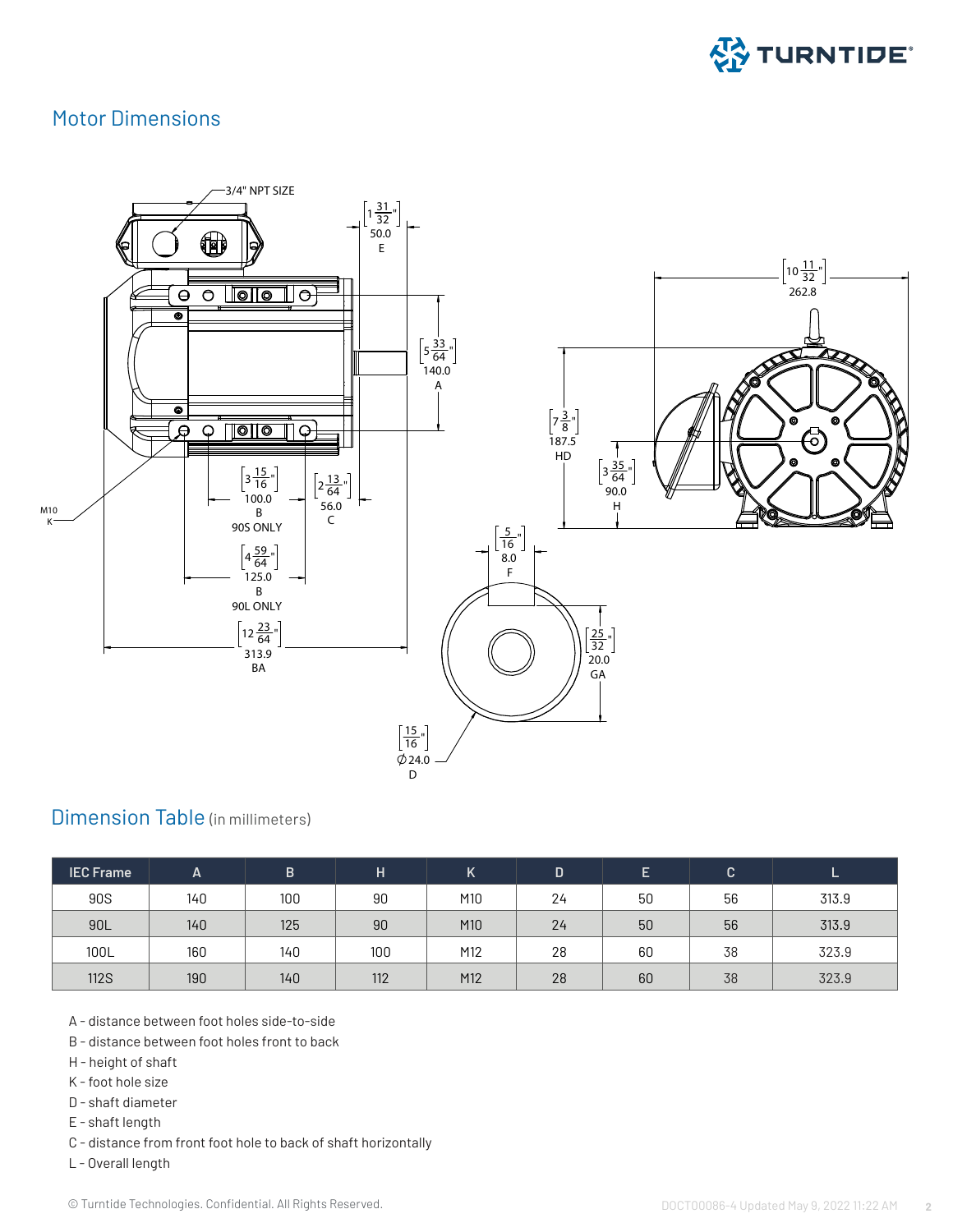

# System Efficiency vs Torque at Various Speeds



# Torque-Speed Curve



# Motor Nameplates (sample)

| 상 TURNTIDE¨                   | <b>Turntide Smart Motor</b><br><b>HR-SRM Motors</b><br>www.turntide.com                   |  |  |  |  |
|-------------------------------|-------------------------------------------------------------------------------------------|--|--|--|--|
| OUTPUT2.2kW/3.0hp at 1500 RPM |                                                                                           |  |  |  |  |
| MODELV01-0300-2-IE00          | lade in China<br>AMPS8.5A                                                                 |  |  |  |  |
| VOLTAGE280-340 VDC            | <b>ENCLOSURETEFC</b>                                                                      |  |  |  |  |
| SERVICE FACTOR. 1.15          |                                                                                           |  |  |  |  |
| <b>PEAK EFFICIENCY 91.0%</b>  | $\epsilon$                                                                                |  |  |  |  |
|                               |                                                                                           |  |  |  |  |
| MAX AMB40°C                   | U.S. Pat. Nos. at<br>https://turntide.com/patents                                         |  |  |  |  |
|                               | WARNING: This motor may only be operated using                                            |  |  |  |  |
| DUTY Continuous               | supplied Turntide Motor Controller.<br>AVERTISSEMENT: Ce moteur doit être utilisé avec le |  |  |  |  |
|                               | contrôleur de moteur Turntide fourni. On Peut pas<br>utilizer un autre contrôleur.        |  |  |  |  |

| 상 TURNTIDE¨                   | <b>Turntide Smart Motor</b><br><b>HR-SRM Motors</b><br>www.turntide.com               |
|-------------------------------|---------------------------------------------------------------------------------------|
| OUTPUT2.2kW/3.0hp at 1500 RPM |                                                                                       |
| MODELV01-0300-4-IE00          | Nade in China                                                                         |
| VOLTAGE535-565 VDC            | ENCLOSURETEFC                                                                         |
|                               |                                                                                       |
| PEAK EFFICIENCY. 91.4%        | $\epsilon$                                                                            |
|                               |                                                                                       |
|                               | U.S. Pat. Nos. at<br>https://turntide.com/patents                                     |
|                               | WARNING: This motor may only be operated using<br>supplied Turntide Motor Controller. |
|                               | AVERTISSEMENT: Ce moteur doit être utilisé avec le                                    |
|                               | contrôleur de moteur Turntide fourni. On Peut pas<br>utilizer un autre contrôleur.    |

© Turntide Technologies. Confidential. All Rights Reserved. DOCT00086-4 Updated May 9, 2022 11:22 AM **3**